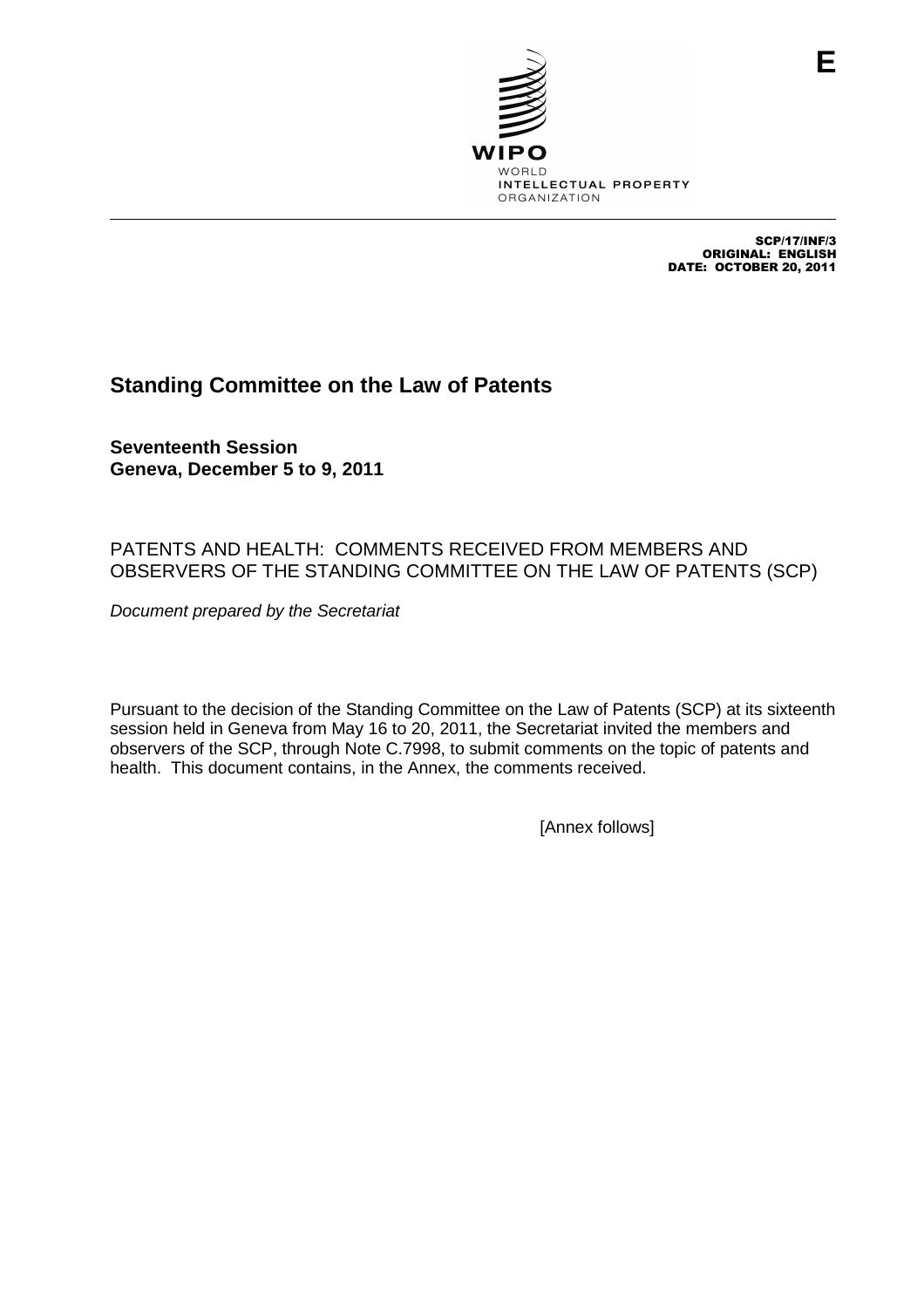## **TABLE OF CONTENTS**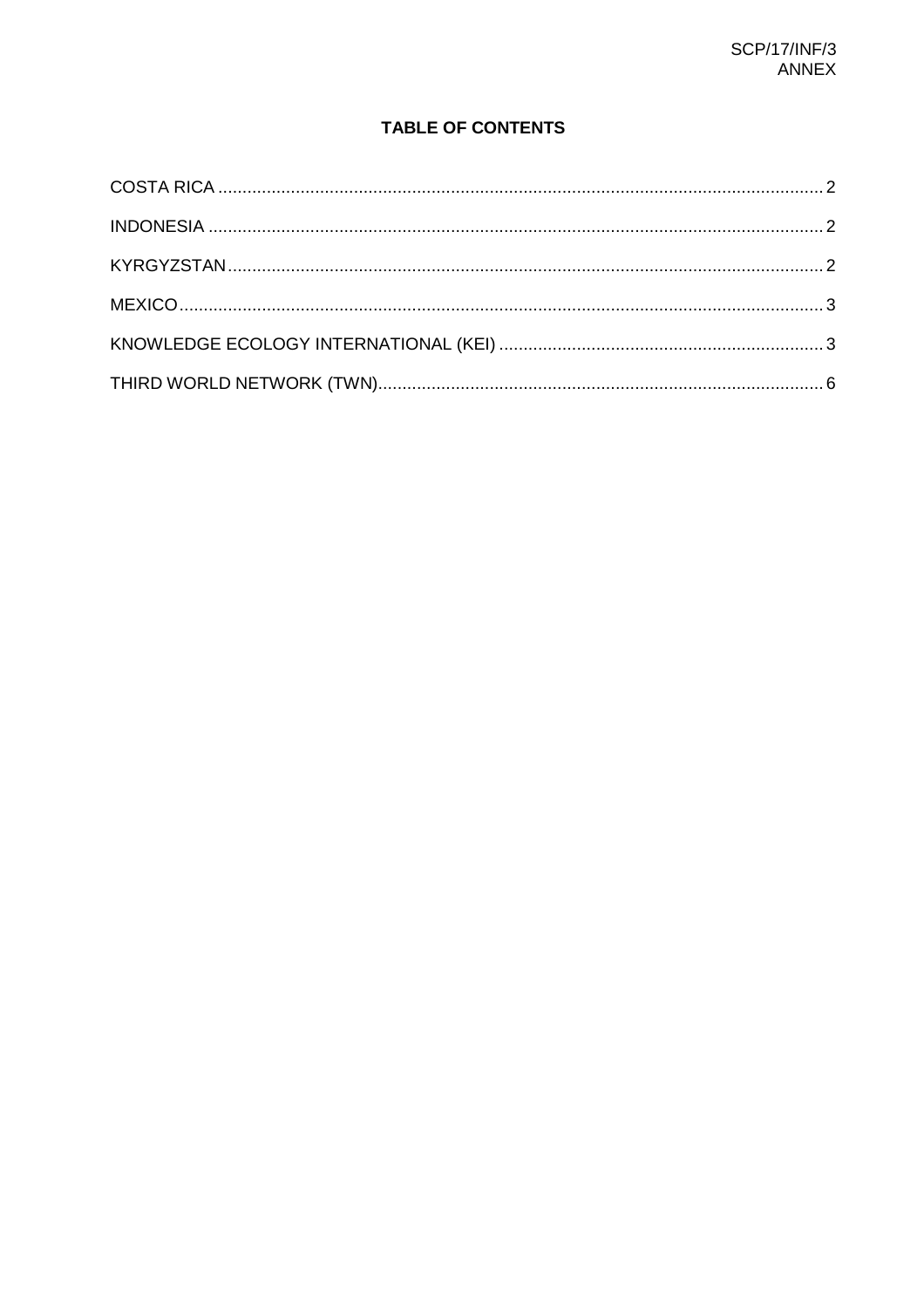#### **COMMENTS RECEIVED FROM MEMBER STATES**

#### **COSTA RICA**

1. With regard to the topic of "Patents and Health", it should be pointed out that the patent system must be in line with public policies, in particular in the field of public health. The proposed program consists of three elements:

- Preparation of studies by experts to determine the situation in the Member States (Compulsory licenses, exhaustion of rights to allow parallel trade in medicine, Markush claims, among other issues).
- Information exchange and experience-sharing between Member States.
- Provision of technical assistance to the Member States with regard, for example, to differences between compulsory licenses that are granted under Parts II and III of the TRIPS Agreement.

2. In Costa Rica, there are no serious problems regarding access to medicine. However, these kinds of studies are always beneficial, as are the exchange of related information and the provision of technical assistance.

#### **INDONESIA**

3. Regarding the proposal of the Delegation of South Africa on behalf of the African Group and the Development Agenda Group, which be the basis of the discussion on the topic of Patents and Health in the 17<sup>th</sup> session of the SCP, we support the proposal.

#### **KYRGYZSTAN**

- 4. The Patent Law of the Kyrgyz Republic provides the following regulations:
	- Possibility to renew a patent term of validity for invention, related to pharmaceutics up to 25 years; for other inventions the maximum term is 20 years;
	- Possibility to conduct a scientific research or experiment with a subject matter of industrial property; it shall not be considered as infringement of exclusive right of a patent owner;
	- Possibility to issue a compulsory license by the Government of the Kyrgyz Republic at extraordinary situation or for national safety with payment of a compensation to a patent owner;
	- Possibility for any person interested to use a protected IP subject matter in the case of a patent owner refusal to conclude a license agreement with this person.

5. The Kyrgyz Republic is a member of the World Trade Organization (WTO) since December 1998 and observes the norms of the Agreement on Trade-Related Aspects of Intellectual Property Rights (TRIPS) to provide minimum standards of IPRs protection in all fields of technology, including:

- Products (medicines);
- Methods (receipt of medicines).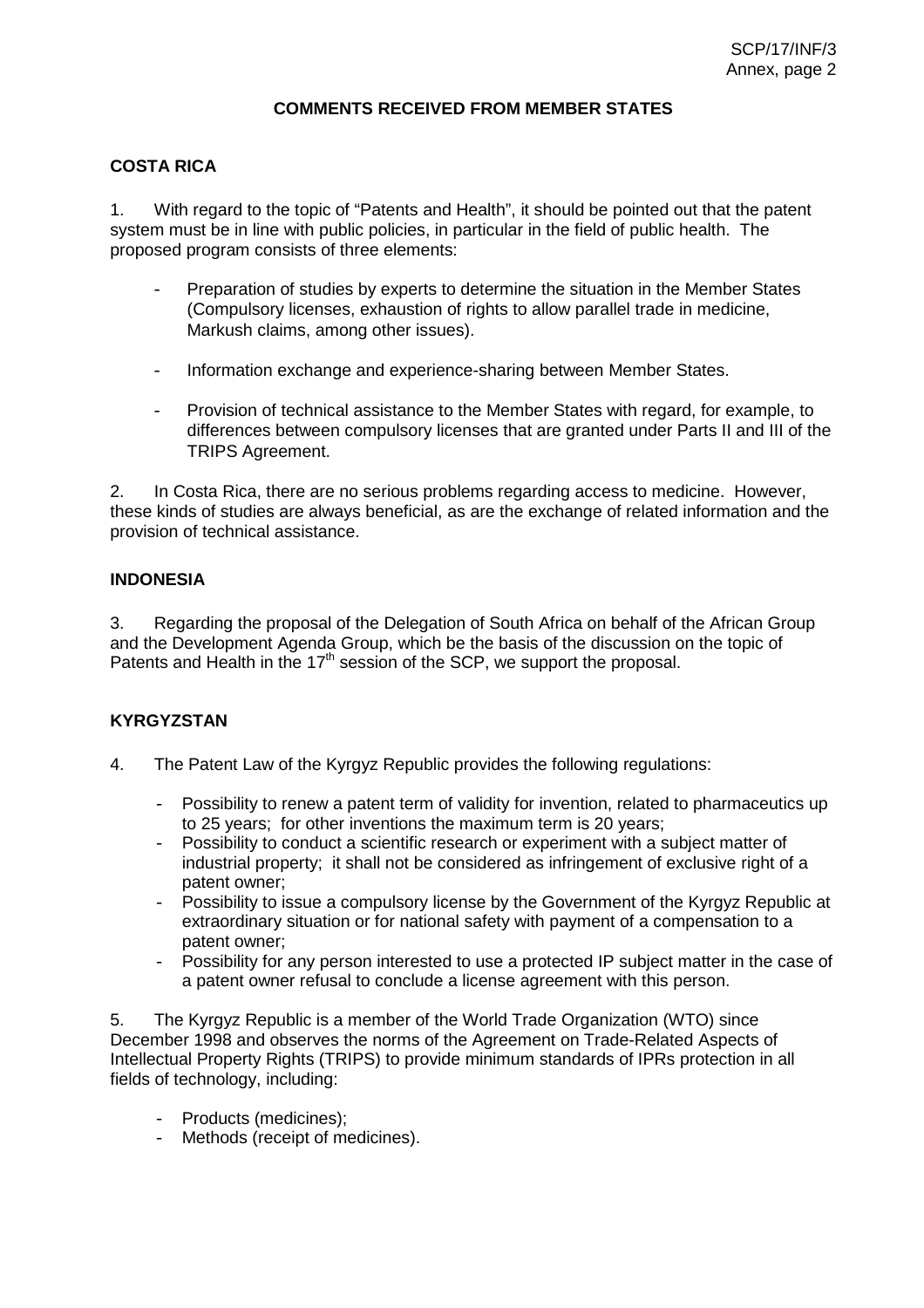6. Taking into consideration the importance of mentioned question and supporting the idea of limitation of patent monopoly for medical products, we believe to be possible the variant of excluding from the Patent Law the norm regarding a prolongation of validity term for pharmaceutical patents for five years. Obviously there is a necessity of detailed study of this question and concordance with all interested parties.

### **MEXICO**

7. IMPI welcomes the proposal submitted by the Delegation of South Africa on behalf of the African Group and the Development Agenda Group. The Institute is convinced that, based on the program suggested by these Groups, as well as on the undertaking of the study, the exchange of information and technical assistance, it will be possible to achieve the goals set within the SCP.

8. Furthermore, IMPI wishes to thank the WIPO Secretariat for the important document to be presented at the Seventeenth Session of said Committee, a document which will include those activities relevant to cooperation with other international organizations regarding this topic, in order to rule out duplication of efforts. The Institute reiterates its interest in continued discussions on this issue and we hope that the talks will be productive and that agreement will be reached at the next Session of the SCP.

## **KNOWLEDGE ECOLOGY INTERNATIONAL (KEI)**

9. In November 2001, the World Trade Organization (WTO) Ministerial Conference in Doha, Qatar adopted the Doha Declaration on the TRIPS Agreement and Public Health affirming that the "TRIPS Agreement does not and should not prevent members from taking measures to protect public health". This landmark declaration marked a watershed in global trade governance, by singling out public health and in particular, health technologies, from other trade-related issues. The Doha Declaration reiterated that health technologies are not just another commodity and may be differentiated from other inventions as underscored by paragraph four of the Declaration,

the Agreement can and should be interpreted and implemented in a manner supportive of WTO members' right to protect public health and, in particular, to promote access to medicines for all.

10. The Doha Declaration was precipitated by a request made by the African Group in April 2001 for the WTO to hold a special session of the TRIPS Council to clarify the relationship between intellectual property and access to medicines. In its request, the African Group observed,

[a]s the recent upsurge of public feelings and even public outrage over AIDS medicines has shown, there is now a crisis of public perception about the IPR system and about the role of TRIPS which is leading to a crisis of legitimacy for TRIPS. Whilst this storm is raging outside the WTO, and legitimately so, we as Members inside the WTO cannot shut our eyes and ears. Each of us, from developing and developed countries, must respond, and respond adequately and appropriately.

11. Nearly ten years on from Doha, it is perhaps appropriate that the African Group and the Development Agenda Group (DAG) tabled their paper on a work program for patents and health (SCP/16/7) at the 16th session of the Standing Committee on the Law of Patents (SCP) with the over-arching objective that the, "patent system should be consistent with fundamental public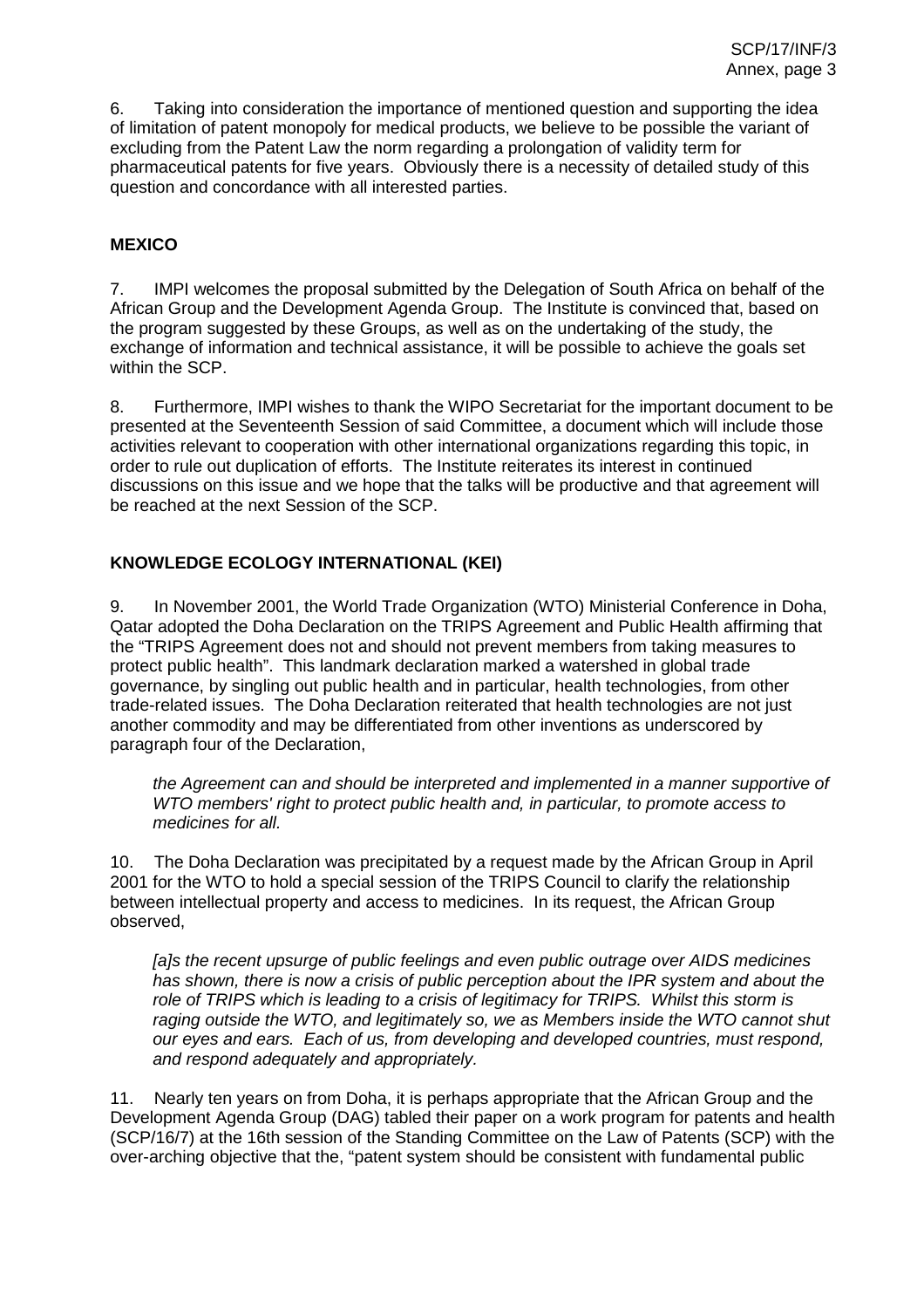policy priorities, and in particular the promotion and protection of public health". This objective is further fleshed out in the context session of the African Group/DAG submission,

The WHO Global Strategy and Plan of Action (GSPOA) on Public Health, Innovation and Intellectual Property adopted in 2008 states that while international IP agreements contain flexibilities that could facilitate increased access to pharmaceutical products by developing countries, they may face obstacles in the use of flexibilities. Thus, there is a need to address this problem and remove obstacles faced by developing countries in making full use of the public health related flexibilities. The GSPOA also states that IPRs should not prevent Member States from taking measures to protect public health, and that international negotiations on issues relating to IPRs and health should be coherent in their approaches to the promotion of public health.

In order to protect public health, the flexibilities and safeguards contained and allowed by the TRIPS Agreement would need to be incorporated in the national legislation. There is equally the need to ensure that international commitments, including regional and bilateral arrangements, do not restrict these flexibilities and safeguards. Moreover, these safeguards and flexibilities have to be workable in practice, particularly with respect to ensuring access to medicine.

12. To preface our contribution on patents and health, we observe that recommendation 14 of WIPO Development Agenda

(http://www.wipo.int/ip-development/en/agenda/recommendations.html) states:

Within the framework of the agreement between WIPO and the WTO, WIPO shall make available advice to developing countries and LDCs, on the implementation and operation of the rights and obligations and the understanding and use of flexibilities contained in the TRIPS Agreement.

13. We note that technical assistance experts often fail to distinguish between compulsory licenses that are granted under the procedures of Part II of the TRIPS, concerning patent rights, and those granted under Part III of the TRIPS, concerning the remedies for infringement of those rights. For example, the most commonly used mechanisms for obtaining a compulsory license in the United States are those associated with Part III of the TRIPS, including in particular Article 44 of the TRIPS. Under the structure of the TRIPS agreement, Article 44 compulsory licenses are not subject to the restrictions that exist for Article 30 and 31 of the TRIPS, an issue not explored in the experts reports. Consequently, we support the African Group/DAG request for the International Bureau of the World Intellectual Property Organization (WIPO) to

Organize a technical workshop on state practice involving the compulsory licensing of medical technologies, including the application of TRIPS Articles 30, 31 and 44.

14. KEI supports the African Group/DAG proposal for the International Bureau to "commission a framework study by independent experts" to document state practice on compulsory licensing including the provision of empirical data on the royalty rates set in each case and an "examination on the extent to which countries use exhaustion of rights to allow parallel trade in medicine".

15. In addition, under the mandate of recommendation 14, we request the International Bureau to undertake technical studies on the following:

- Current implementation of Paragraph 7 of the Doha Declaration on TRIPS and Public Health, regarding patents in LDCs,
- The methods of implementing Paragraph 6 of the Doha Declaration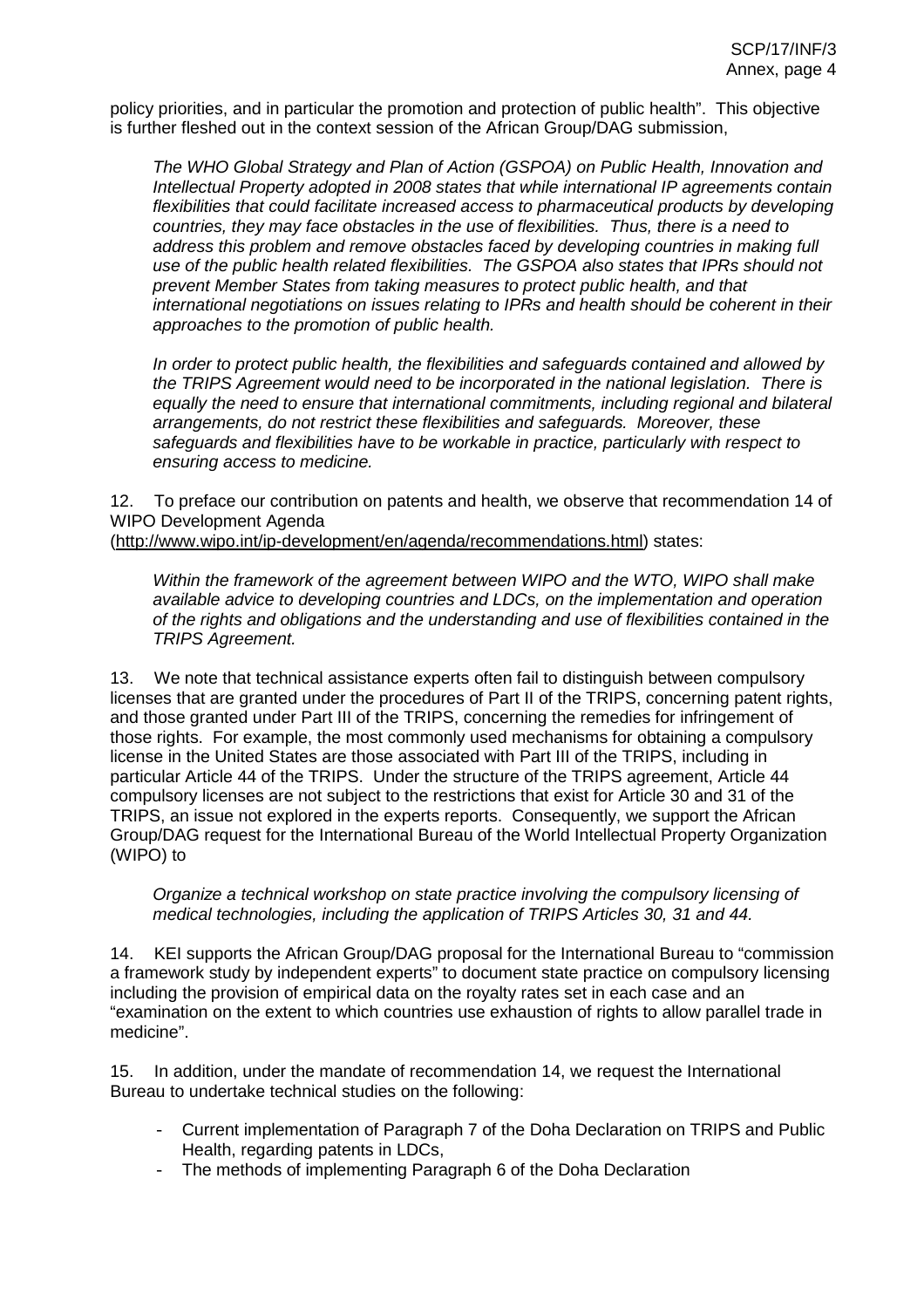In the area of patent quality, WIPO should also consider gathering statistics and creating a database of challenges to patent validity, so that it is easier for residents of one country to learn about a patent validity dispute in another country, and possibility to even consider patent reexamination when claims are overturned in another country.

16. The discussion of the relationship between patents and health in WIPO's patent committee is timely as nearly ten years from the passage of the Doha Declaration, negotiations on the Political Declaration for the United Nations High Level Meeting (HLM) on Non-Communicable Diseases (NCDs) to be held in New York on 19-20 September 2011 have witnessed the European Union and the United States endeavoring to purge all references to the Doha Declaration.

17. KEI observes that the Doha Declaration explicitly states the following,

In this connection, we reaffirm the right of WTO members to use, to the full, the provisions in the TRIPS Agreement, which provide flexibility for this purpose.

Each member has the right to grant compulsory licences and the freedom to determine the grounds upon which such licences are granted.

18. As KEI noted in its analysis<sup>1</sup> of the NCD negotiations in New York,

The 2001 Doha Declaration came about largely because of the very visible crisis surrounding access to patented medicines to treat AIDS. The Bush Administration and the European Commission sought to narrow the understanding about health and intellectual property so it only applied to AIDS, or a limited set of infectious diseases. That effort failed in 2001 and again in 2003, during an interpretation of another section of the agreement. Since then, the U.S. and the European Commission have generally accepted references to the Doha Declaration on TRIPS and Public Health in World Health Resolutions, such as WHA61.21, in 2008, an in several bilateral and regional trade agreements, including in the final text of the AntiCounterfeiting Trade Agreement (ACTA), which was completed in December of 2010. However, in a number of cases, the US and the EU have also asserted that the Doha Declaration is in fact limited to AIDS, infectious diseases or epidemics. These backtracking interpretations have always been strategic, when the US and the EU wanted to push back against a developing country effort to use compulsory licensing of patents for anything other than drugs for AIDS.

19. The proposed framework study of independent experts that the African Group and the Development Agenda Group requested to examine the challenges faced by developing countries and LDCs in making full and effective use of public health related flexibilities should analyze why the European Union and the United States would seek to eliminate all references to the Doha Declaration in the Outcome Document United Nations High Level Meeting on Non-Communicable Diseases (NCDs). We posit that the European Union and the United States endeavor to purge references to the Doha Declaration is motivated by the desire to rewrite history by asserting that the "access to medicines" provisions in the Doha Declaration do not apply to medicines for cancer and other non-communicable diseases and to raise doubts about the application of other elements of the Doha Declaration, including paragraphs 5, 6 and 7 to non-communicable diseases, if not legally, at least politically. In WIPO's documentation of state practice on compulsory licensing, the International Bureau may wish to catalog the following two

<sup>&</sup>lt;sup>1</sup> 10 September 2011, Obama Administration wants to Eliminate References to Doha Declaration in UN Political Declaration on Non-Communicable Diseases, Krista Cox, http://keionline.org/node/1252.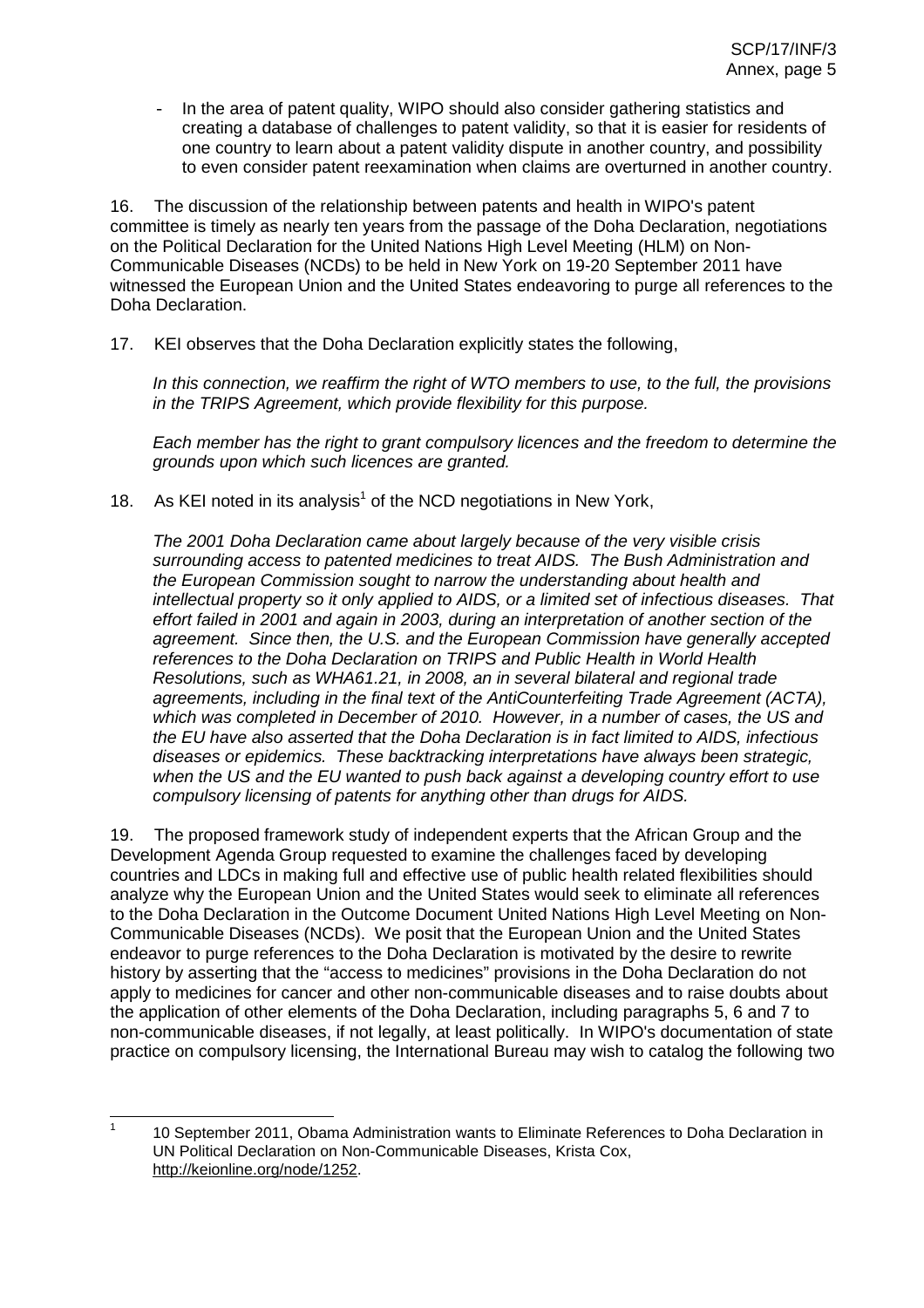compulsory licenses recently issued in the United States, for contact lenses<sup>2</sup> as well as a device to treat aortic valve stenosis<sup>3</sup>.

## **THIRD WORLD NETWORK (TWN)**

### A. GENERAL

20. Today billions of people worldwide do not have access to the medicines they need. In some of the lowest-income countries particularly in Africa and Asia this figure rises to more than half of the population.

21. These statistics reveal that despite significant technological advances made by humankind in the medical field, getting medicines to those who need them remains a major challenge for the international community.

22. The "price" factor can singularly be determinative of life or death, where a deadly disease is treatable. It can determine whether the government will be able to provide treatment to its people or whether an individual will be able to obtain the treatment it requires.

23. The problem of high prices has been observed by the international community in the context of treatable infectious diseases such as HIV/AIDS and malaria. For example in 2000, for a triple-combination antiretroviral (ARV) treatment of Stavudine (d4T) + Lamivudine (3TC) + Nevirapine (NVP) the price of the lowest branded treatment was about US\$ 10 439 for a year's supply.<sup>4</sup> The high price tag meant patients living with HIV/AIDS would not be able to afford treatment and would be condemned to death.

24. The entry of generic versions of branded medicine led to significant price reductions. In 2001, Cipla Ltd., a generic producer based in India, offered the same combination for US\$ 350. Overtime with more competition, this cost has been reduced to US\$ 99.<sup>5</sup> Reduced prices for ARV treatment, has been a crucial factor in the scaling up of HIV/AIDS treatment.

25. Clearly competition among multiple manufacturers is essentially the reason for reduced prices. However, the existence of competition has very much been threatened by the coming into force of the Agreement on Trade-Related Aspects of Intellectual Property Rights (TRIPS) in the World Trade Organization (WTO) in 1995 which globalised minimum standards of IP protection.

26. Many development experts are of the view that TRIPS has very significantly tilted the balance in favour of IP holders, most of who are in developed countries, vis-à-vis consumers and local producers in developing countries and vis-à-vis development interests.<sup>6</sup>

<sup>&</sup>lt;sup>2</sup> 1 September 2011, The Johnson & Johnson Acuvue Compulsory License, Anne Guha,

http://keionline.org/node/1219.<br>1 September 2011, The CoreValve compulsory license on patent to treat aortic stenosis,<br>James Love, http://keionline.org/node/1218.

<sup>&</sup>lt;sup>4</sup> See Médecins Sans Frontières, "Untangling the Web of Price Reductions" (July 2007) available at www.accessmed-msf.org.<br>
<sup>5</sup> See Médecins Sans Frontières, "Untangling the Web of Price Reductions" (July 2007) available at

www.accessmed-msf.org.<br>
<sup>6</sup> See Carlos Correa "Intellectual Property Rights, the WTO and Developing Countries, The TRIPS

Agreement and Policy Options" (2000), Zed Books Ltd and Third World Network; Report of the Commission on Intellectual Property Rights, "Integrating Intellectual Property Rights and Development Policy", (September 2002) available at http://www.iprcommission.org/graphic/documents/final\_report.htm.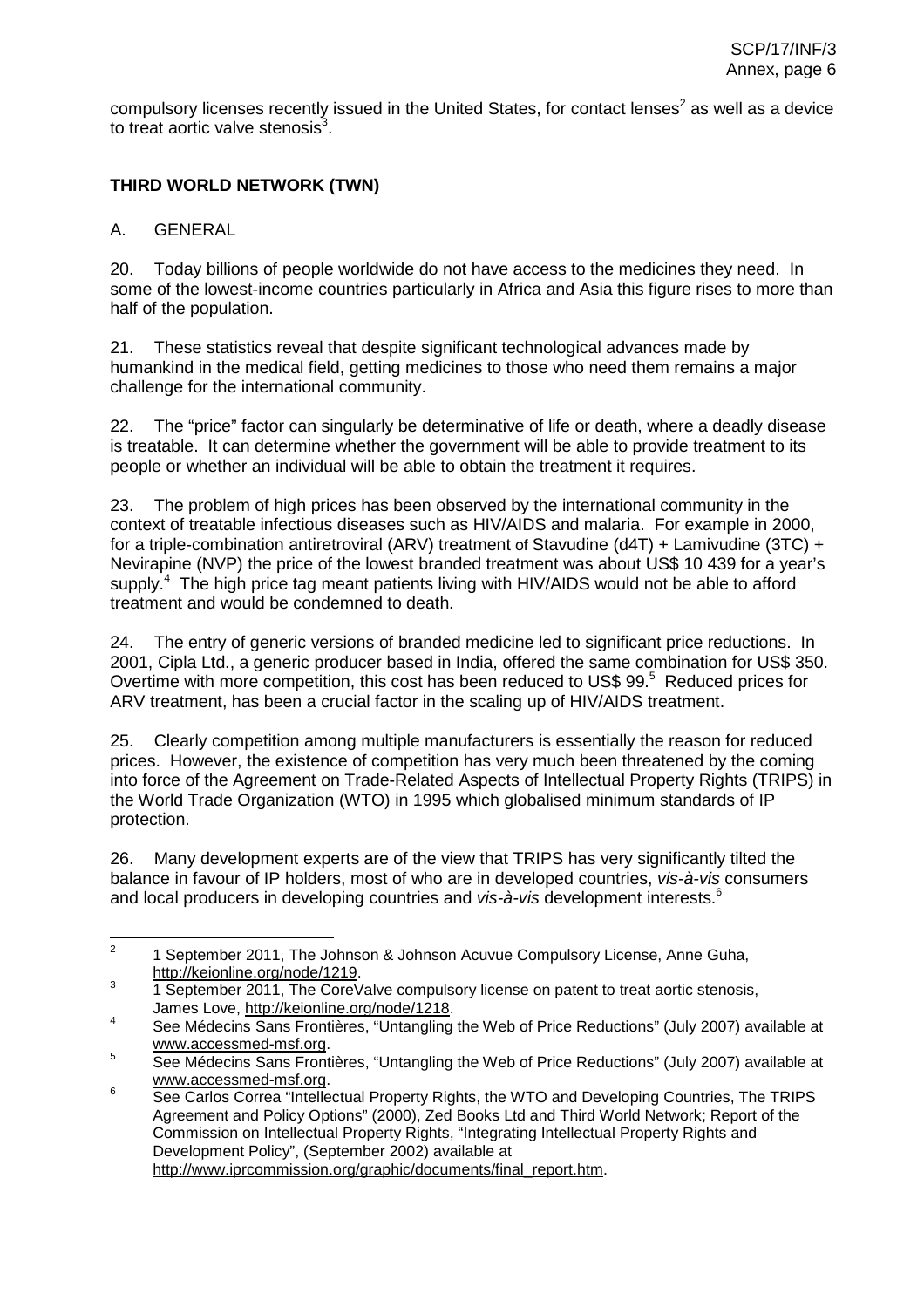27. The minimum 20-year patent protection required by TRIPS allows a pharmaceutical company monopoly over the production, marketing and pricing of patent-protected medicines. This period can be further extended by the company through the use of various strategies such as applying for patents on usage, dosage or combination form – a practice commonly known as "evergreening"<sup>7</sup>, thus keeping the drug free from competition and enabling high pricing.

28. While the situation was problematic prior to 2005, it is anticipated that it will worsen in the years to come. For example in the case of ARVs, Médecins Sans Frontières (MSF), is already talking about the "return of the price crises" that was seen about in 2000 when life-saving ARVs were priced out of reach of those in need. Introducing more recent drugs in anti-AIDS combination therapy because of the emergence of resistance to older treatment would today increase the annual cost of treating an adult for one year in a developing country from US\$ 99 to US\$ 426. Since everyone on therapy today is expected to need these newer therapies at some point, the escalation in cost will have dire consequences for AIDS programmes.

29. The main reason why cheaper generic alternatives were possible for older ARV products is that there were no patents in some developing countries with vibrant generic pharmaceutical industries. India, for example free from product patents for medicines used to manufacture and supply generic medicines to the rest of the world. However, India, known as the pharmacy of the world, has had to comply, beginning in 2005 with its TRIPS obligations and permit the patenting of pharmaceutical products. Therefore, the possibility of supply of affordable generic medicines in the future for new drugs for HIV/AIDs and other diseases seems rather bleak.<sup>8</sup>

30. The situation is made worse by the range of patent related TRIPS plus measures being pushed onto developing countries, through north-south bilateral/plurilateral trade and investment agreements and IP enforcement initiatives pushed by developed countries and international organizations as well as patenting strategies by pharmaceutical companies aimed at delaying generic competition.

31. Against this background, it is important to have a frank and evidence based discussion on the relationship between patents and health. In particular it is important to initiate a process that provides independent evidence, data and guidance in relation to issues pertaining patents and health in particular the use of flexibilities.

32. Many independent and highly esteemed experts as well as Member driven processes have made observations on the relationship as well as on flexibilities. For some examples see Box 1.

33. Noting this and additionally that WIPO is mandated to deal with patent issues and is tasked to provide technical assistance on the matter it is critical to have an evidence based discussion as well as a concrete work-plan on the subject matter in WIPO. See also Part B below on "Why should WIPO discuss Patents & Public Health"

Evergreening is a term popularly used to describe patenting strategies that are intended to extend the patent term on the same compound. See Report of the WHO Commission on Intellectual Property, Innovation and Health (April 2006), p. 148 available at

http://www.who.int/intellectualproperty/report/en/index.html.<br><sup>8</sup> See Médecins Sans Frontières, "Untangling the Web of Price Reductions" (July 2007) available at www.accessmed-msf.org.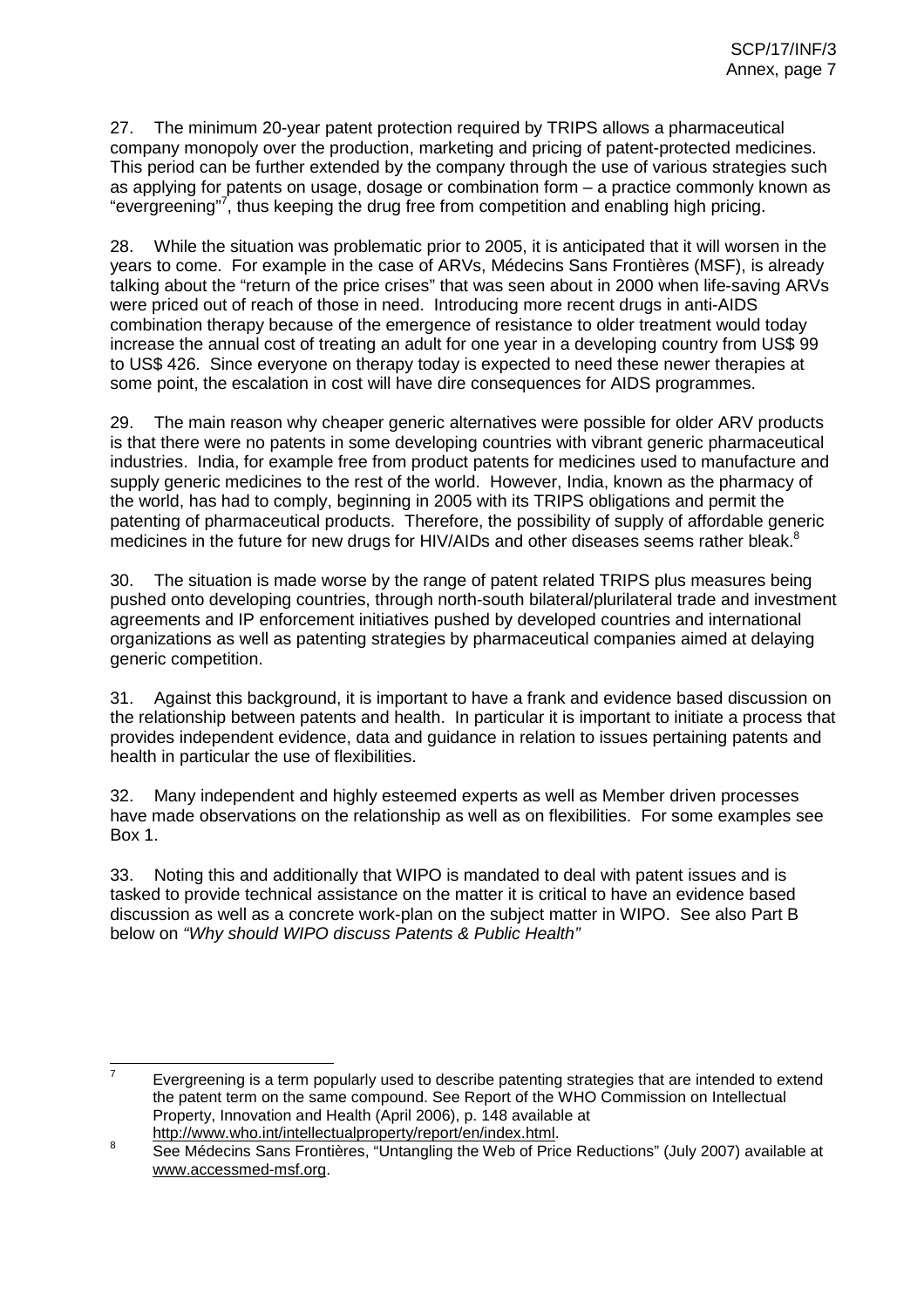## Box 1

In 2001, a Commission set up by the UK government on IP and Development noted that "for most developing countries any benefits in terms of the development of new treatments for diseases that afflict them will be, at best, long term, while the costs of implementing a patent system are both real and immediate".<sup>9</sup> It then recommends a variety of measures that can be taken by countries, including that developed countries strengthen parallel importation; developing countries *inter alia* provide international exhaustion of rights, establish workable laws and procedures to give effect to compulsory licensing, and government use, exception for "early working" to patent rights; and that they avoid granting data exclusivity.<sup>10</sup>

In 2006 the Report of WHO's Commission on Intellectual Property, Innovation and Public Health (CIPIH) ( at pg. 196) made the following observation: "Intellectual property rights have an important role to play in stimulating innovation in health-care products in countries where financial and technological capacities exist, and in relation to products for which there are profitable markets. However, the fact that a patent can be obtained may contribute little or nothing to innovation if the market is too small or scientific and technological capability inadequate. Where most consumers of health products are poor, as are the great majority in developing countries, the monopoly costs associated with patents can limit the affordability of patented health-care products required by poor people in the absence of other measures to reduce prices or increase funding."<sup>11</sup>

In 2008, the WHO Global Strategy and Plan of Action (GSPOA) on Public Health, Innovation and Intellectual Property adopted via WHA 61.21 noted:

"The price of medicines is one of the factors that can impede access to treatment" and that "International intellectual property agreements contain flexibilities that could facilitate increased access to pharmaceutical products by developing countries. However, developing countries may face obstacles in the use of these flexibilities. These countries may benefit, *inter alia*, from technical assistance."

In 2009, the UN Special Rapporteur on the Right to Health on his submission to the UN General Assembly concluded<sup>12</sup> inter alia:

"The framework of the right to health makes it clear that medicines must be available, accessible, acceptable, and of good quality to reach ailing populations without discrimination throughout the world. As has been evident, TRIPS and FTAs have had an adverse impact on prices and availability of medicines, making it difficult for countries to comply with their obligations to respect, protect, and fulfil the right to health."

"Similarly, lack of capacity coupled with external pressures from developed countries has made it difficult for developing countries and LDCs to use TRIPS flexibilities to promote access to medicines".

<sup>&</sup>lt;sup>9</sup> pg. 39, "Integrating Intellectual Property Rights and Development Policy, Commission on<br>Intellectual Property Rights", 2002. See www.iprcommission.org.

Intellectual Property Rights and Development Policy, Commission on Intellectual<br>Property Rights and Development Policy, Commission on Intellectual<br>Property Rights. 2002. See www.iprcommission.org.

Property Rights, 2002. See <u>Interpresentation.org.</u><br>
See http://www.who.int/intellectualproperty/report/en/index.html.<br>
A/HRC/11/12: See

http://www2.ohchr.org/english/bodies/hrcouncil/docs/11session/A.HRC.11.12\_en.pdf.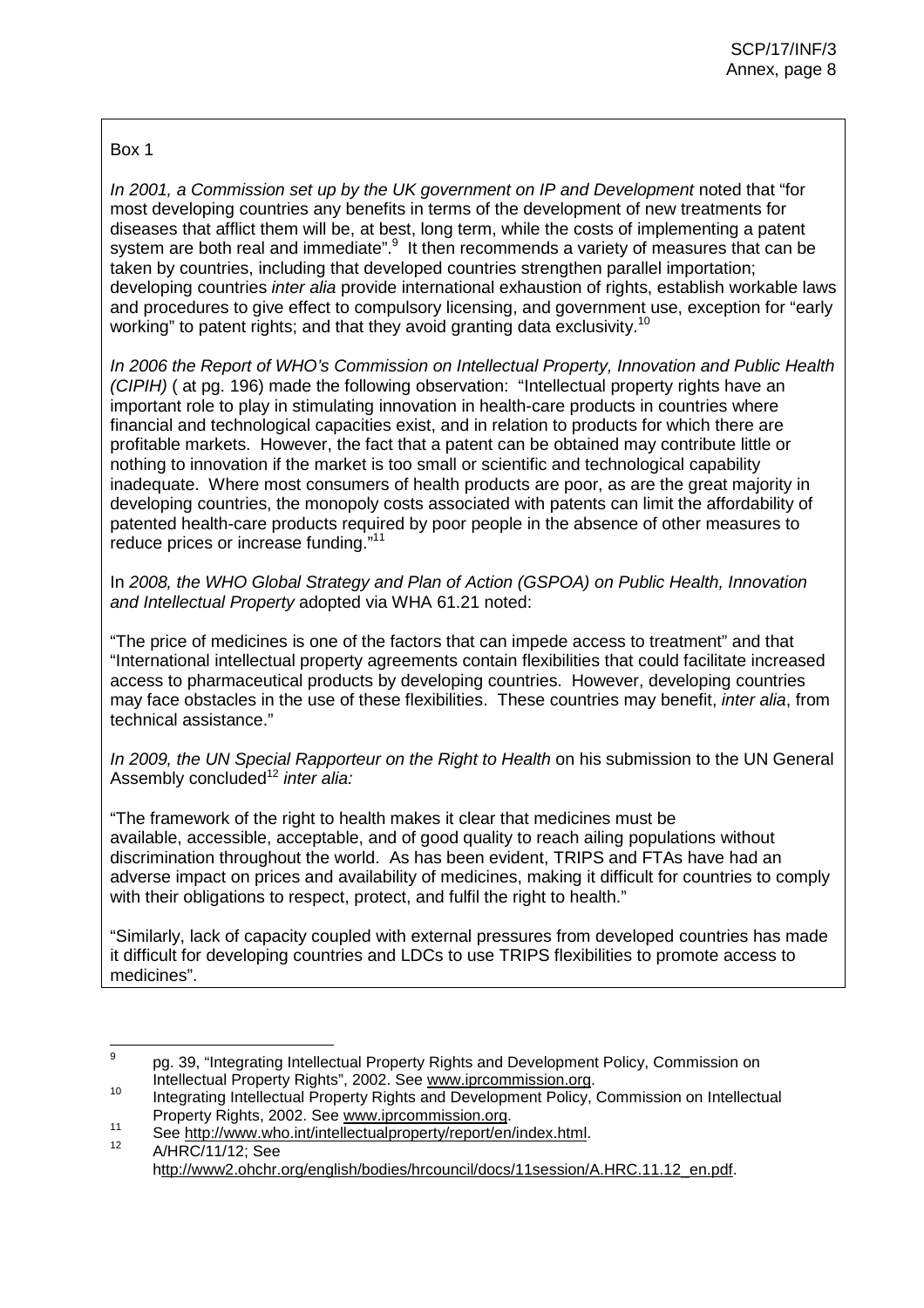#### B. WHY SHOULD WIPO DISCUSS PATENTS & PUBLIC HEALTH

34. At the 16<sup>th</sup> session of the SCP several members states from Group B (composed of developed countries) said that the "Committee should concentrate on the added value WIPO had brought, and could bring, to global challenges such as health from the point of view of its technical expertise, and should not attempt to import discussions held in other fora".<sup>13</sup>

35. The statement of Group B suggests that the SCP should only address patents and health if there is an added value to the discussion (presumable from discussions taking place in the WHO) from the perspective of WIPO's technical expertise.

36. We would argue that WIPO's basic documents (i.e. the WIPO Convention, the WIPO-WTO Agreement and the UN-WIPO Agreement) as well as the TRIPS Agreement suggests that WIPO has the mandate and duty to analyse, reflect and provide guidance on issues pertaining to patents and public health.

37. The WIPO Convention (signed in 1967, amended in 1979) lists the objectives of WIPO as "to promote the protection of intellectual property throughout the world through cooperation among States and, where appropriate, in collaboration with any other international organization".

38. This objective is further elaborated in Article 4 (on Functions) of the Convention. Some of the relevant functions are to "promote the development of measures designed to facilitate the efficient protection of intellectual property throughout the world"; "offer its cooperation to States requesting legal–technical assistance in the field of intellectual property"; "assemble and disseminate information concerning the protection of intellectual property, carry out and promote studies in this field, and publish the results of such studies"; "take all other appropriate action".

39. Broadly the Convention mandates WIPO with "efficient protection of IP", "technical assistance on IP"; and disseminating (presumably evidence-based) information about the protection of IP.

40. However it is important to not interpret this mandate narrowly. In the context of patents such protection involves not only rights for the patent holder but also what is now commonly known as "flexibilities". For example, the Paris Convention, a treaty administered by WIPO states in Article 5 of the "right to take legislative measures providing for the grant of compulsory licenses to prevent the abuses which might result from the exercise of the exclusive rights conferred by the patent, for example, failure to work." This clearly shows that compulsory licenses are part of the package of patent protection. Thus WIPO also has a mandate to undertake an adequate work-plan on "flexibilities" such as compulsory licenses, including its use in specific areas such as health.

41. The Convention must also be read in conjunction with the UN-WIPO Agreement signed once WIPO became a specialized agency of the UN. Article 1 of this Agreement stresses on "promoting creative intellectual activity" and "facilitating the transfer of technology related to industrial property to the developing countries in order to accelerate economic, social and cultural development".

42. It is apparent that WIPO must also address within its remit, sectoral issues pertaining to "economic, social and cultural development". This would include issues pertaining to health.

 $13$  Draft report of the 16<sup>th</sup> SCP session available at http://www.wipo.int/export/sites/www/scp/en/meetings/session\_16/documents/scp\_16\_9\_prov.pdf.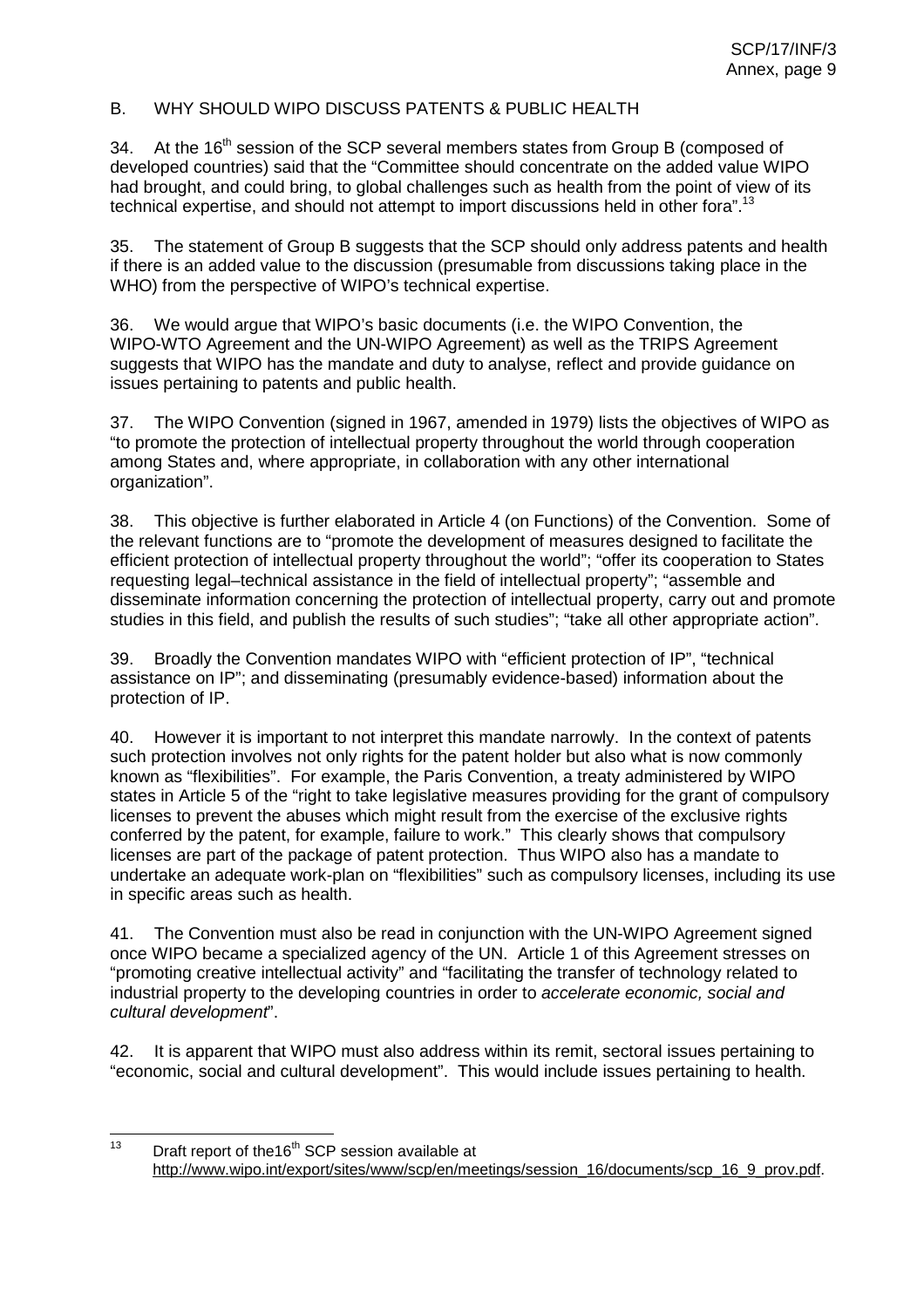43. Further this Convention cannot be read in isolation from the key provisions of the WTO-TRIPS Agreement, in particular Article 7 (on Objectives) and Article 8 (on Principles) which are hereby reproduced.

44. Article 7 (Objectives): "The protection and enforcement of intellectual property rights should contribute to the promotion of technological innovation and to the transfer and dissemination of technology, to the mutual advantage of producers and users of technological knowledge and in a manner conducive to social and economic welfare, and to a balance of rights and obligations".

45. Article 8 (Principles): "Members may, in formulating or amending their laws and regulations, adopt measures necessary to protect public health and nutrition, and to promote the public interest in sectors of vital importance to their socio-economic and technological development, provided that such measures are consistent with the provisions of this Agreement".

"2. Appropriate measures, provided that they are consistent with the provisions of this Agreement, may be needed to prevent the abuse of intellectual property rights by right holders or the resort to practices which unreasonably restrain trade or adversely affect the international transfer of technology."

46. Article 7 of TRIPS is explicit on the need for IP protection and enforcement to not only contribute to technological innovation, dissemination of technology but also be conducive to social and economic welfare.

47. On the other hand, Article 8 provides the freedom to Members to formulate and amend their laws and regulations, adopt measures necessary to protect public health and nutrition and to promote the public interests.

48. Accordingly the TRIPS Agreement contains a variety of flexibilities for Member states to take measures necessary to protect their national interests as envisaged by Article 7 and 8 of TRIPS. Some such "flexibilities" are found in Article 6 on "Exhaustion"; Article 27 on "Patentable subject Matter"; Article 30 on "Exceptions to Right Conferred"; Article 31 "Other Use Without Authorization of the Right Holder"; Article 44 on "Injunctions".

49. In the context of health, the Doha Declaration on TRIPS and Public Health reaffirmed the right of WTO members to take measures to protect public health. It states "We agree that the TRIPS Agreement does not and should not prevent members from taking measures to protect public health. Accordingly, while reiterating our commitment to the TRIPS Agreement, we affirm that the Agreement can and should be interpreted and implemented in a manner supportive of WTO members' right to protect public health and, in particular, to promote access to medicines for all."

50. At this point it is worth recalling the WTO-WIPO Agreement signed on the desire to "establish a mutually supportive relationship between them, and with a view to establishing appropriate arrangements for cooperation between them". This Agreement establishes the basis of WIPO granting legal technical assistance and technical cooperation to WTO members and non-members on the TRIPS Agreement.

51. From these points, three conclusions can be made:

IP/Patent protection is not just about the rights of the patent holders but also involves flexibilities such as exhaustion of rights, compulsory licenses, patentable subject matter. Thus WIPO's mandate on IP issues extends not just to issues that affect the right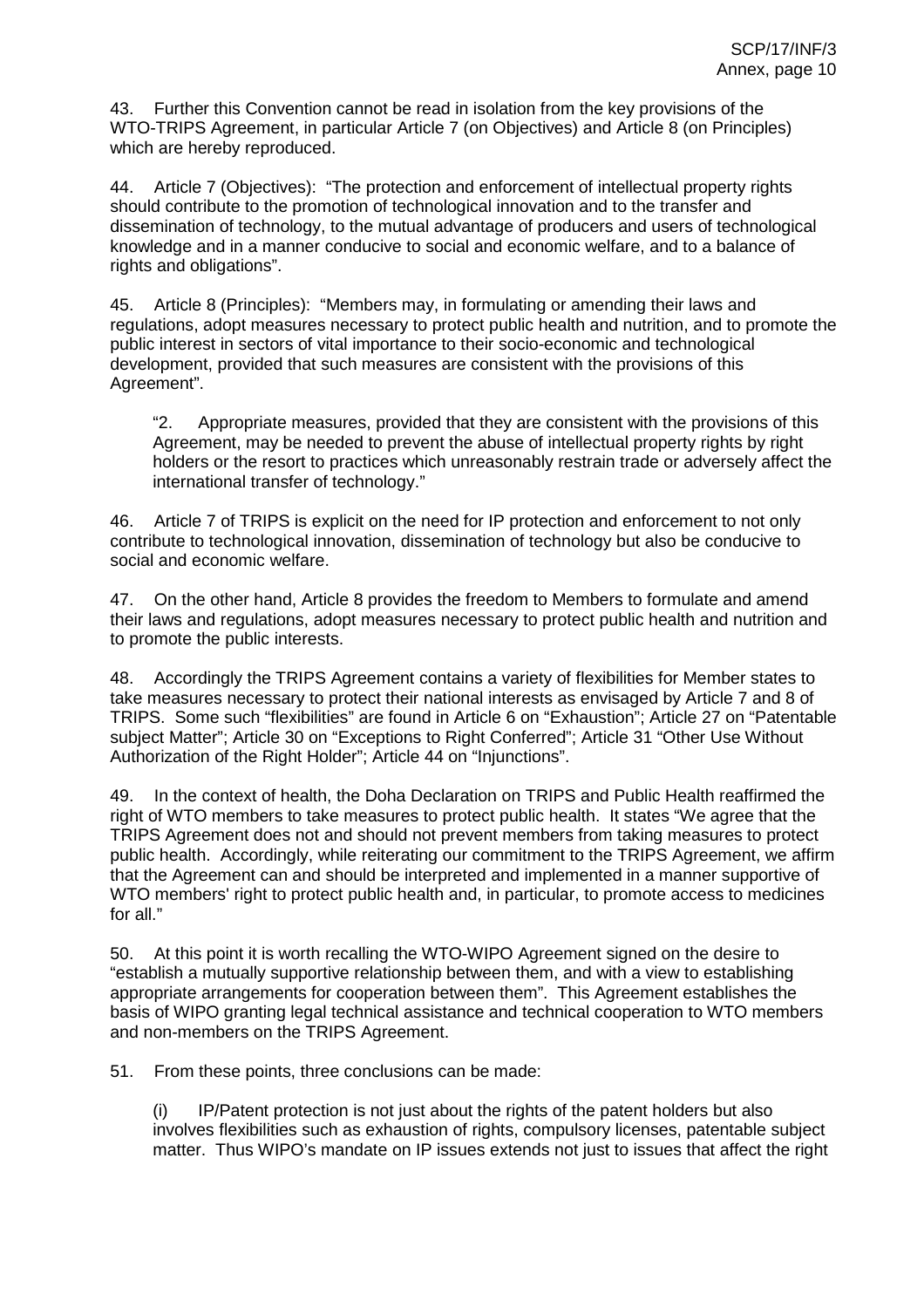holder but also to flexibilities that form part of the system including the use of such flexibilities in specific sectors.

(ii) WIPO has a mandate on technical assistance as stated in its basic instruments as well as in the WIPO-WTO Agreement on TRIPS related matters. As a result WIPO is bound by the legal objectives and principles that underpin the TRIPS Agreement i.e. by Article 7 and 8 of the Agreement. Thus its mandate includes assisting countries in implementing Articles 7 and 8 as per national interests and accordingly all the other patent related flexibilities found in the TRIPS Agreement including implementing the Doha Declaration on TRIPS and Public Health.

(iii) Article 8 of TRIPS recognizes that IP protection can have adverse impacts. The Doha Declaration on TRIPS and Public Health also expressed concern about IP protection and "its effects on prices". As such WIPO in discussing patent protection should also address the adverse impacts of patent protection. Such discussions are important not only to protect public health but also to ensure that intellectual creativity is not hindered.

52. Thus it is not a matter of WIPO adding value to the discussion on patents and health. The issue of patents is interlinked with the ability to take measures to protect health as noted in Articles 7 and 8 as well as in the Doha Declaration on TRIPS and Public Health. It is thus time to reflect on the development of patent law trends and whether such development is advantageous or disadvantageous for health.

53. Moreover WIPO's mandate on technical assistance is linked to its ability to comprehend and address the relationship between patents and public health. As such we would argue that it is not only within WIPO's purview but it is also WIPO's obligation under its numerous basic instruments to address these interlinkages by undertaking studies, collating data, facilitating exchange of information and appropriate technical assistance programmes.

54. Developing countries face many challenges in the use of TRIPS flexibilities, e.g. lack of institutional capacity, information asymmetry, undue pressure from pharmaceutical companies. We are of the view that WIPO has a critical role to play to address these challenges and to enhance the use of flexibilities to ensure fulfillment of the right to health.

C. JOINT PROPOSAL BY THE AFRICA GROUP AND THE DEVELOPMENT AGENDA **GROUP** 

55. The proposal on patents and health by the African Group and the DAG is indeed timely and an important step forward in initiating discussions on patents and public health in WIPO.

56. Below are some brief inputs on the joint proposal:

(i) On Element 1 pertaining to Studies, we welcome the proposal for a framework study.

However, to ensure that the experts are fully informed about the challenges and constraints faced in using the flexibilities, we would also urge that Member states ensure that the experts commissioned to undertake the framework study do obtain inputs from public interest civil society groups by way of a public hearing as well as written submissions through web-based hearings. Civil society participation from developing countries to attend the public hearing should be facilitated with funding support from WIPO.

(ii) On Element II pertaining to Information Exchange, we are supportive of proposals contained in paragraph 9 to 12. These proposals (e.g. on developing a database on the